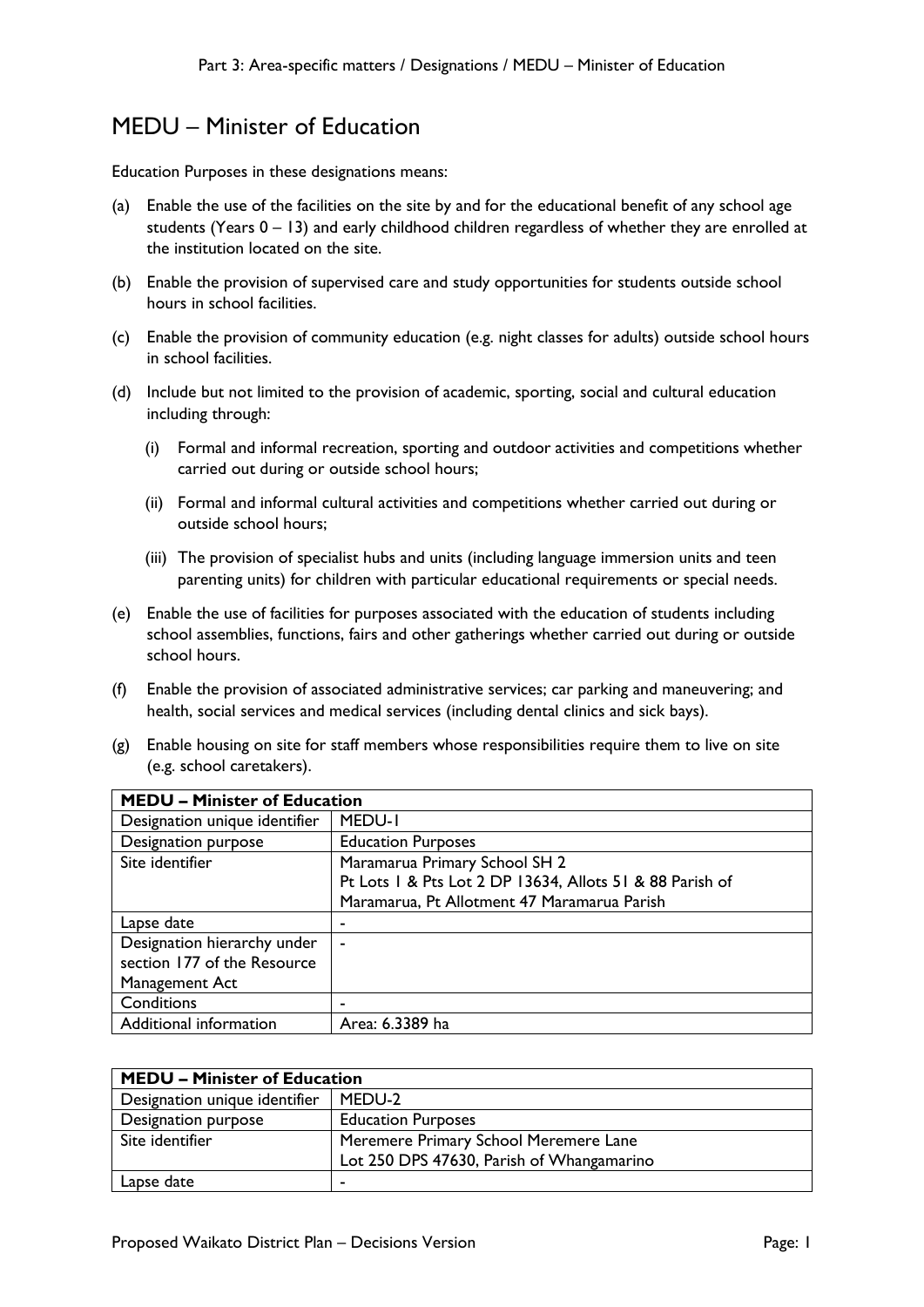| Designation hierarchy under<br>section 177 of the Resource | $\sim$          |
|------------------------------------------------------------|-----------------|
| Management Act                                             |                 |
| Conditions                                                 |                 |
| Additional information                                     | Area: 2.4995 ha |

| <b>MEDU - Minister of Education</b> |                                                     |
|-------------------------------------|-----------------------------------------------------|
| Designation unique identifier       | MEDU-3                                              |
| Designation purpose                 | <b>Education Purposes</b>                           |
| Site identifier                     | Waerenga School Taniwha Road                        |
|                                     | Lot I DP 35387, Pt Allot 69, Parish of Whangamarino |
| Lapse date                          | ۰                                                   |
| Designation hierarchy under         | $\overline{\phantom{a}}$                            |
| section 177 of the Resource         |                                                     |
| Management Act                      |                                                     |
| Conditions                          | ٠                                                   |
| Additional information              | Area: 1.4569 ha                                     |

| <b>MEDU - Minister of Education</b> |                                                                   |
|-------------------------------------|-------------------------------------------------------------------|
| Designation unique identifier       | MEDU-4                                                            |
| Designation purpose                 | <b>Education Purposes</b>                                         |
| Site identifier                     | Ohinewai Primary School SH I                                      |
|                                     | Lot 4, Pt Lot 2, DP 12430, Lots 1 & 2 DP 12431, Sections 13, 14 & |
|                                     | 15 Block VII Rangiriri SD                                         |
| Lapse date                          |                                                                   |
| Designation hierarchy under         |                                                                   |
| section 177 of the Resource         |                                                                   |
| Management Act                      |                                                                   |
| Conditions                          |                                                                   |
| Additional information              | Area: 1.9046 ha                                                   |

| <b>MEDU - Minister of Education</b> |                                                                  |
|-------------------------------------|------------------------------------------------------------------|
| Designation unique identifier       | MEDU-5                                                           |
| Designation purpose                 | <b>Education Purposes</b>                                        |
| Site identifier                     | Te Kauwhata College Waerenga Road                                |
|                                     | Part Lot 16, Lots 17-24, DP 19857, Part Allots 346 & 347, Parish |
|                                     | of Whangamarino                                                  |
| Lapse date                          |                                                                  |
| Designation hierarchy under         | $\overline{\phantom{a}}$                                         |
| section 177 of the Resource         |                                                                  |
| Management Act                      |                                                                  |
| Conditions                          |                                                                  |
| Additional information              | Area: 6.5526 ha                                                  |

| <b>MEDU - Minister of Education</b> |                                                      |
|-------------------------------------|------------------------------------------------------|
| Designation unique identifier       | MEDU-6                                               |
| Designation purpose                 | <b>Education Purposes</b>                            |
| Site identifier                     | Te Kauwhata Primary School Mahi Road and Wira Street |
|                                     | Secs 31, 36, 41 - 43, Town of Te Kauwhata            |
| Lapse date                          | $\blacksquare$                                       |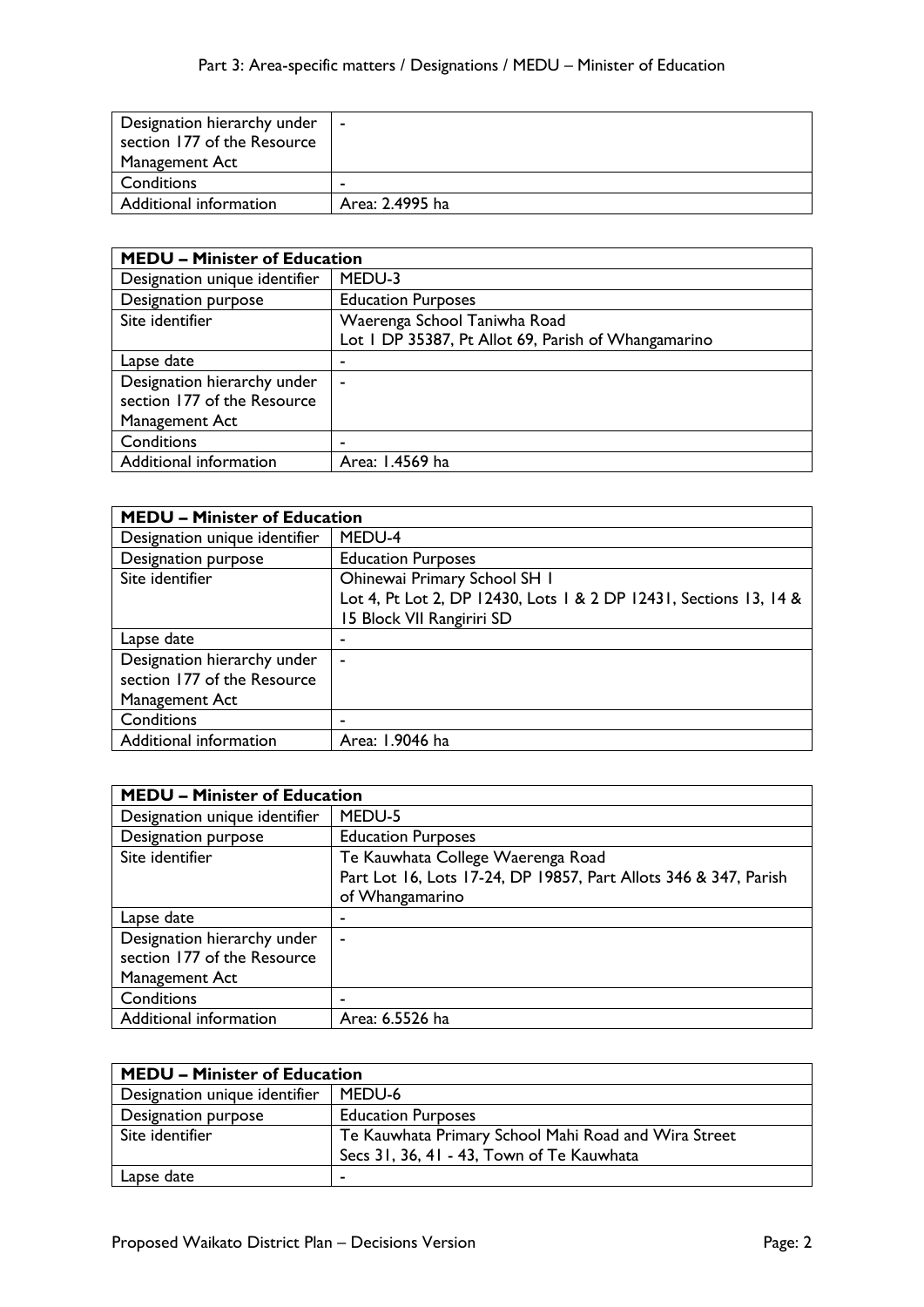| Designation hierarchy under<br>section 177 of the Resource | $\sim$          |
|------------------------------------------------------------|-----------------|
| Management Act                                             |                 |
| Conditions                                                 |                 |
| Additional information                                     | Area: 1.5606 ha |

| <b>MEDU - Minister of Education</b> |                                                                  |
|-------------------------------------|------------------------------------------------------------------|
| Designation unique identifier       | MEDU-7                                                           |
| Designation purpose                 | <b>Education Purposes</b>                                        |
| Site identifier                     | Rangiriri Primary School Rangiriri Road                          |
|                                     | Allots 1 and 21, Secs 42-45, 60-65, Suburbs of Rangiriri, Closed |
|                                     | Road (SO 39900), Blk III, Rangiriri SD                           |
| Lapse date                          | ٠                                                                |
| Designation hierarchy under         | $\blacksquare$                                                   |
| section 177 of the Resource         |                                                                  |
| Management Act                      |                                                                  |
| Conditions                          | ۰                                                                |
| Additional information              | Area: 2.1279 ha                                                  |

| <b>MEDU - Minister of Education</b> |                                                              |
|-------------------------------------|--------------------------------------------------------------|
| Designation unique identifier       | MEDU-8                                                       |
| Designation purpose                 | <b>Education Purposes</b>                                    |
| Site identifier                     | Ruawaro Primary School Bain Road, Ruawaro                    |
|                                     | Pt Sec 6, Parish of Whangape, Blk IX, Rangiriri SD, Lot I DP |
|                                     | 498467                                                       |
| Lapse date                          |                                                              |
| Designation hierarchy under         |                                                              |
| section 177 of the Resource         |                                                              |
| Management Act                      |                                                              |
| Conditions                          |                                                              |
| Additional information              | Area: 0.8176 ha                                              |

| <b>MEDU – Minister of Education</b> |                                                 |
|-------------------------------------|-------------------------------------------------|
| Designation unique identifier       | MEDU-9                                          |
| Designation purpose                 | <b>Education Purposes</b>                       |
| Site identifier                     | Kimihia Primary School Tamihana Avenue, Huntly  |
|                                     | Part Allot 5, Parish of Taupiri, Lot 10 DP 8964 |
| Lapse date                          | ٠                                               |
| Designation hierarchy under         | ٠                                               |
| section 177 of the Resource         |                                                 |
| Management Act                      |                                                 |
| Conditions                          |                                                 |
| Additional information              | Area: 2.467 ha                                  |

| <b>MEDU - Minister of Education</b> |                                                   |
|-------------------------------------|---------------------------------------------------|
| Designation unique identifier       | MEDU-10                                           |
| Designation purpose                 | <b>Education Purposes</b>                         |
| Site identifier                     | Te Wharekura o Rakaumangamanga McDiarmid Crescent |
|                                     | Part Allot 44, Parish of Pepepe                   |
| Lapse date                          | -                                                 |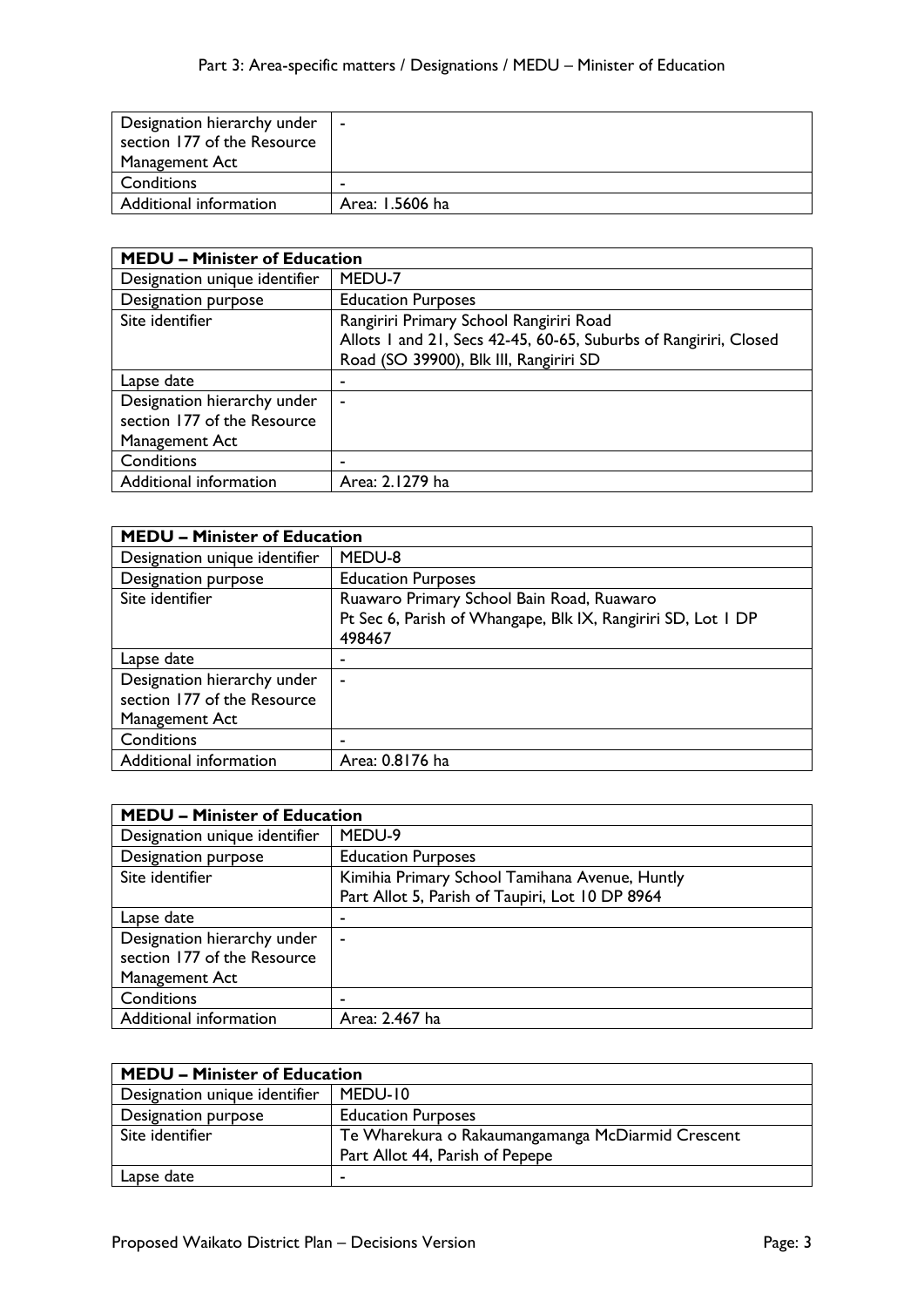| Designation hierarchy under<br>section 177 of the Resource | $\sim$          |
|------------------------------------------------------------|-----------------|
| Management Act                                             |                 |
| Conditions                                                 |                 |
| Additional information                                     | Area: 2.1802 ha |

| <b>MEDU - Minister of Education</b>                                          |                                                                                                                                                            |
|------------------------------------------------------------------------------|------------------------------------------------------------------------------------------------------------------------------------------------------------|
| Designation unique identifier                                                | MEDU-II                                                                                                                                                    |
| Designation purpose                                                          | <b>Education Purposes</b>                                                                                                                                  |
| Site identifier                                                              | Te Wharekura o Rakaumangamanga Playing Fields, Harris Street,<br>Huntly<br>Pt Allot 41C2, 41F2A2, 41F2B3, 41F1B3, Parish of Pepepe, Blk XI<br>Rangiriri SD |
| Lapse date                                                                   | ٠                                                                                                                                                          |
| Designation hierarchy under<br>section 177 of the Resource<br>Management Act | $\overline{\phantom{a}}$                                                                                                                                   |
| Conditions                                                                   |                                                                                                                                                            |
| Additional information                                                       | Area: 6.4044 ha                                                                                                                                            |

| <b>MEDU - Minister of Education</b> |                                             |
|-------------------------------------|---------------------------------------------|
| Designation unique identifier       | MEDU-12                                     |
| Designation purpose                 | <b>Education Purposes</b>                   |
| Site identifier                     | Huntly West Primary School Paki Street      |
|                                     | Pt 3 DP 26921, Pt Allot 39 Parish of Pepepe |
| Lapse date                          | ٠                                           |
| Designation hierarchy under         | $\overline{\phantom{a}}$                    |
| section 177 of the Resource         |                                             |
| Management Act                      |                                             |
| Conditions                          |                                             |
| Additional information              | Area: 2.4015 ha                             |

| <b>MEDU - Minister of Education</b>                                          |                                                                                                                                                                    |
|------------------------------------------------------------------------------|--------------------------------------------------------------------------------------------------------------------------------------------------------------------|
| Designation unique identifier                                                | MEDU-13                                                                                                                                                            |
| Designation purpose                                                          | <b>Education Purposes</b>                                                                                                                                          |
| Site identifier                                                              | Huntly College Harris Street, Tainui Bridge Road & Bridge Street<br>Lot I DP 37067, Pt Allots 38, 371, Parish of Pepepe, Lots 10 & 94<br>DPS 2852, Lot 53 DPS 8667 |
| Lapse date                                                                   |                                                                                                                                                                    |
| Designation hierarchy under<br>section 177 of the Resource<br>Management Act | $\overline{\phantom{a}}$                                                                                                                                           |
| Conditions                                                                   |                                                                                                                                                                    |
| Additional information                                                       | Area: 10.4857 ha                                                                                                                                                   |

| <b>MEDU - Minister of Education</b> |                                                 |
|-------------------------------------|-------------------------------------------------|
| Designation unique identifier       | MEDU-14                                         |
| Designation purpose                 | <b>Education Purposes</b>                       |
| Site identifier                     | Central Kids Kindergarten Onslow Street, Huntly |
|                                     | Lot $\vert$ DPS 4274                            |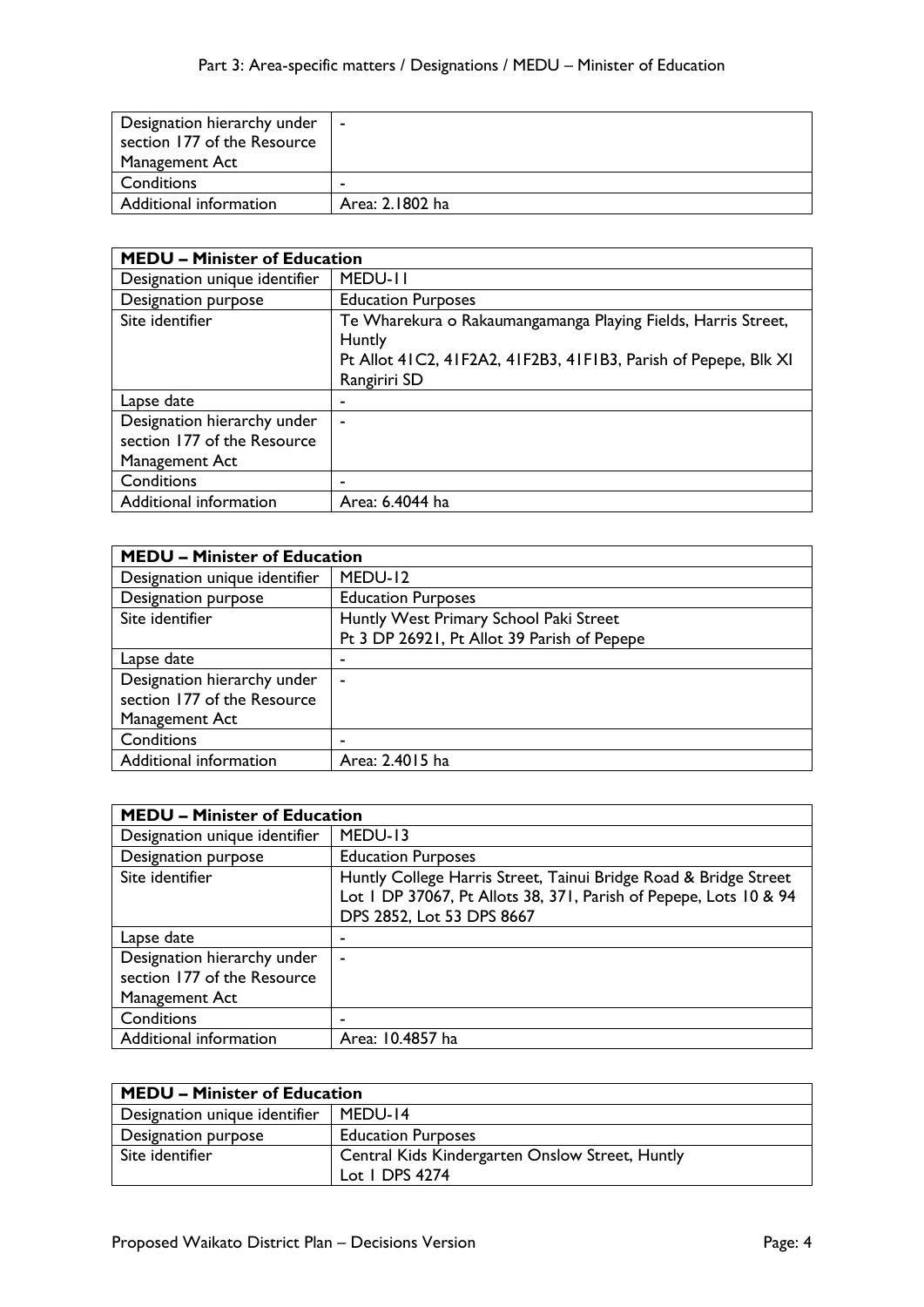| Lapse date                  |                          |
|-----------------------------|--------------------------|
| Designation hierarchy under | $\overline{\phantom{a}}$ |
| section 177 of the Resource |                          |
| Management Act              |                          |
| Conditions                  |                          |
| Additional information      | Area: 0.1174 ha          |

| <b>MEDU - Minister of Education</b> |                                                                   |
|-------------------------------------|-------------------------------------------------------------------|
| Designation unique identifier       | MEDU-15                                                           |
| <b>Designation purpose</b>          | <b>Education Purposes</b>                                         |
| Site identifier                     | Huntly Primary School Onslow Street                               |
|                                     | Lots   & 2 DP 23824, Pt Lot   DP   188, Lot   DP   4855, Part     |
|                                     | Allot 50 & 540, Parish of Taupiri, Pt Allotments 1 & 5, Parish of |
|                                     | Taupiri                                                           |
| Lapse date                          | -                                                                 |
| Designation hierarchy under         | ٠                                                                 |
| section 177 of the Resource         |                                                                   |
| Management Act                      |                                                                   |
| Conditions                          | ٠                                                                 |
| Additional information              | Area: 3.1727 ha                                                   |

| <b>MEDU - Minister of Education</b> |                                                               |
|-------------------------------------|---------------------------------------------------------------|
| Designation unique identifier       | MEDU-16                                                       |
| Designation purpose                 | <b>Education Purposes</b>                                     |
| Site identifier                     | Orini Combined School Orini Road                              |
|                                     | All DP 4234 of Sec 124, Pt Lot 1 DP 10193 of Sec 116, 123-6 & |
|                                     | Allot 659, Parish of Taupiri                                  |
| Lapse date                          |                                                               |
| Designation hierarchy under         | $\blacksquare$                                                |
| section 177 of the Resource         |                                                               |
| Management Act                      |                                                               |
| Conditions                          | ٠                                                             |
| Additional information              | Area: 1.6187 ha                                               |

| <b>MEDU - Minister of Education</b>                                          |                                                                                                                                                                                                  |
|------------------------------------------------------------------------------|--------------------------------------------------------------------------------------------------------------------------------------------------------------------------------------------------|
| Designation unique identifier                                                | MEDU-17                                                                                                                                                                                          |
| <b>Designation purpose</b>                                                   | <b>Education Purposes</b>                                                                                                                                                                        |
| Site identifier                                                              | Te Akau Primary School Te Akau Road<br>Lot 2 being Pt Sec 10, Pt Sec 27 (SO 37666), Pt Sec 22 (SO<br>45672), all in Blk VI, Whaingaroa SD and Part Lot 2 of Section 10<br>Block VI Whaingaroa SD |
| Lapse date                                                                   | ۰                                                                                                                                                                                                |
| Designation hierarchy under<br>section 177 of the Resource<br>Management Act | ٠                                                                                                                                                                                                |
| Conditions                                                                   | ٠                                                                                                                                                                                                |
| Additional information                                                       | Area: 1.89 ha                                                                                                                                                                                    |

Designation unique identifier | MEDU-18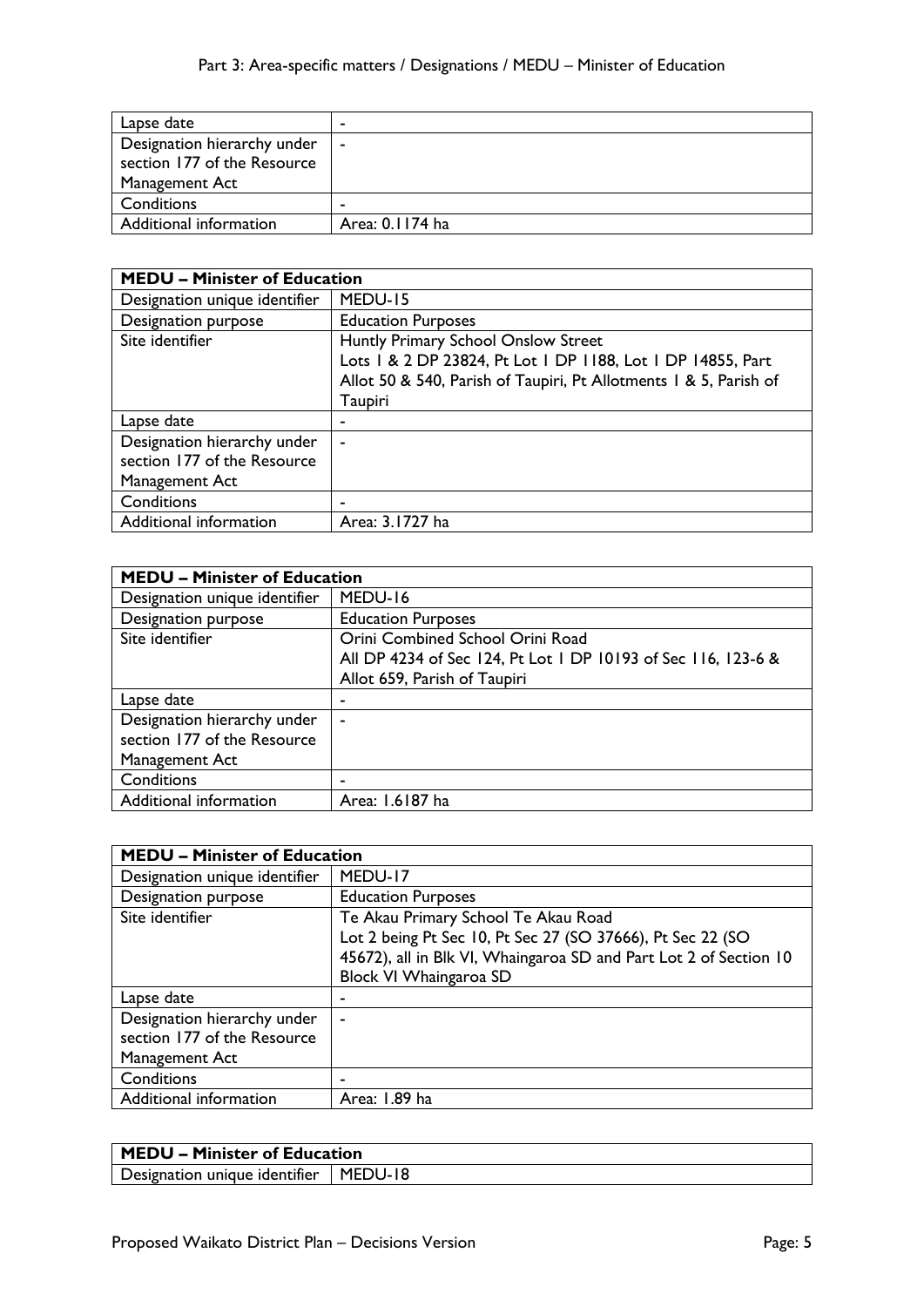| Designation purpose         | <b>Education Purposes</b>                                        |
|-----------------------------|------------------------------------------------------------------|
| Site identifier             | Waingaro Primary School Waingaro Road                            |
|                             | Parts of Allot 127, Allots 127A and 127B, Parish of Waipa, Block |
|                             | VIII Whaingaroa SD (SO 36790)                                    |
| Lapse date                  | ۰                                                                |
| Designation hierarchy under | $\blacksquare$                                                   |
| section 177 of the Resource |                                                                  |
| Management Act              |                                                                  |
| Conditions                  | ۰                                                                |
| Additional information      | Area: 1.1301 ha                                                  |

| <b>MEDU - Minister of Education</b> |                                                           |
|-------------------------------------|-----------------------------------------------------------|
| Designation unique identifier       | MEDU-19                                                   |
| <b>Designation purpose</b>          | <b>Education Purposes</b>                                 |
| Site identifier                     | Pukemiro Primary School John Avenue, Pukemiro             |
|                                     | Lot 62 DP 8585, Parish of Pepepe, Blk I, Newcastle SD (SO |
|                                     | 18798)                                                    |
| Lapse date                          | ٠                                                         |
| Designation hierarchy under         | ٠                                                         |
| section 177 of the Resource         |                                                           |
| Management Act                      |                                                           |
| Conditions                          | ٠                                                         |
| Additional information              | Area: 0.8093 ha                                           |

| <b>MEDU - Minister of Education</b> |                                                                   |
|-------------------------------------|-------------------------------------------------------------------|
| Designation unique identifier       | MEDU-20                                                           |
| <b>Designation purpose</b>          | <b>Education Purposes</b>                                         |
| Site identifier                     | Glen Massey Primary School Waingaro Road, Glen Massey             |
|                                     | Allot 226, Parish of Waipa, Blk VI, Newcastle SD (S) 18008), Lots |
|                                     | 35-42 DP 10154                                                    |
| Lapse date                          | ۰                                                                 |
| Designation hierarchy under         | ۰                                                                 |
| section 177 of the Resource         |                                                                   |
| Management Act                      |                                                                   |
| Conditions                          | ۰                                                                 |
| Additional information              | Area: 1.6 ha                                                      |

| <b>MEDU - Minister of Education</b> |                                                           |
|-------------------------------------|-----------------------------------------------------------|
| Designation unique identifier       | MEDU-21                                                   |
| Designation purpose                 | <b>Education Purposes</b>                                 |
| Site identifier                     | Horotiu Primary School Horotiu Bridge Road, Horotiu       |
|                                     | Pt Allots 103 & 104, Parish of Horotiu, Pt Lot 5 DP 12221 |
| Lapse date                          |                                                           |
| Designation hierarchy under         | $\overline{\phantom{a}}$                                  |
| section 177 of the Resource         |                                                           |
| Management Act                      |                                                           |
| Conditions                          |                                                           |
| Additional information              | Area: 2.0235 ha                                           |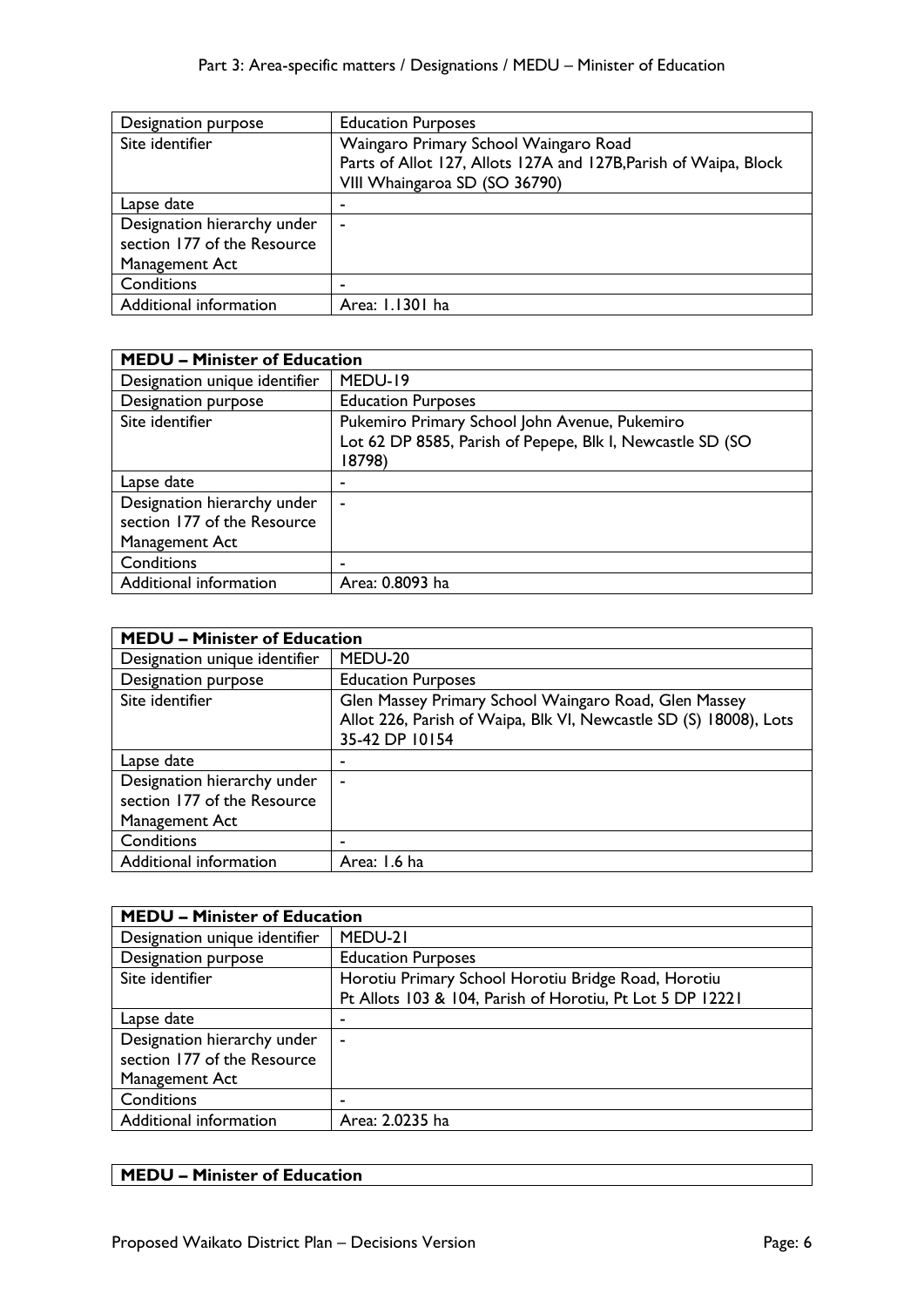| Designation unique identifier | MEDU-22                                        |
|-------------------------------|------------------------------------------------|
| Designation purpose           | <b>Education Purposes</b>                      |
| Site identifier               | Taupiri Primary School SH I and Greenlane Road |
|                               | Allots 20, 21, 23, 24, 25-30, Taupiri Village  |
| Lapse date                    | ۰                                              |
| Designation hierarchy under   | $\blacksquare$                                 |
| section 177 of the Resource   |                                                |
| Management Act                |                                                |
| Conditions                    | ٠                                              |
| Additional information        | Area: 2.023 ha                                 |

| <b>MEDU - Minister of Education</b> |                                                              |
|-------------------------------------|--------------------------------------------------------------|
| Designation unique identifier       | MEDU-23                                                      |
| Designation purpose                 | <b>Education Purposes</b>                                    |
| Site identifier                     | Ngaruawahia High School Kent Street, Ngaruawahia             |
|                                     | Part Allots 175, 176, Allots 177 & 178, Suburbs of Newcastle |
|                                     | North                                                        |
| Lapse date                          | ٠                                                            |
| Designation hierarchy under         | ٠                                                            |
| section 177 of the Resource         |                                                              |
| Management Act                      |                                                              |
| Conditions                          | -                                                            |
| Additional information              | Area: 7.1353 ha                                              |

| <b>MEDU - Minister of Education</b> |                                                        |
|-------------------------------------|--------------------------------------------------------|
| Designation unique identifier       | MEDU-24                                                |
| Designation purpose                 | <b>Education Purposes</b>                              |
| Site identifier                     | Te Kura Kaupapa Maori o Bernard Fergusson Duke Street, |
|                                     | Ngaruawahia                                            |
|                                     | Allotment 183, Suburbs of North Newcastle              |
| Lapse date                          |                                                        |
| Designation hierarchy under         | ٠                                                      |
| section 177 of the Resource         |                                                        |
| Management Act                      |                                                        |
| Conditions                          | -                                                      |
| Additional information              | Area: 2.0234 ha                                        |

| <b>MEDU - Minister of Education</b> |                                                           |
|-------------------------------------|-----------------------------------------------------------|
| Designation unique identifier       | MEDU-25                                                   |
| Designation purpose                 | <b>Education Purposes</b>                                 |
| Site identifier                     | Ngaruawahia Primary School Galileo Street and Great South |
|                                     | Road, Ngaruawahia                                         |
|                                     | Part Allot 664A & Allots 666, 675, 676, Town of Newcastle |
| Lapse date                          | ۰                                                         |
| Designation hierarchy under         | $\overline{\phantom{a}}$                                  |
| section 177 of the Resource         |                                                           |
| Management Act                      |                                                           |
| Conditions                          |                                                           |
| Additional information              | Area: 2.834 ha                                            |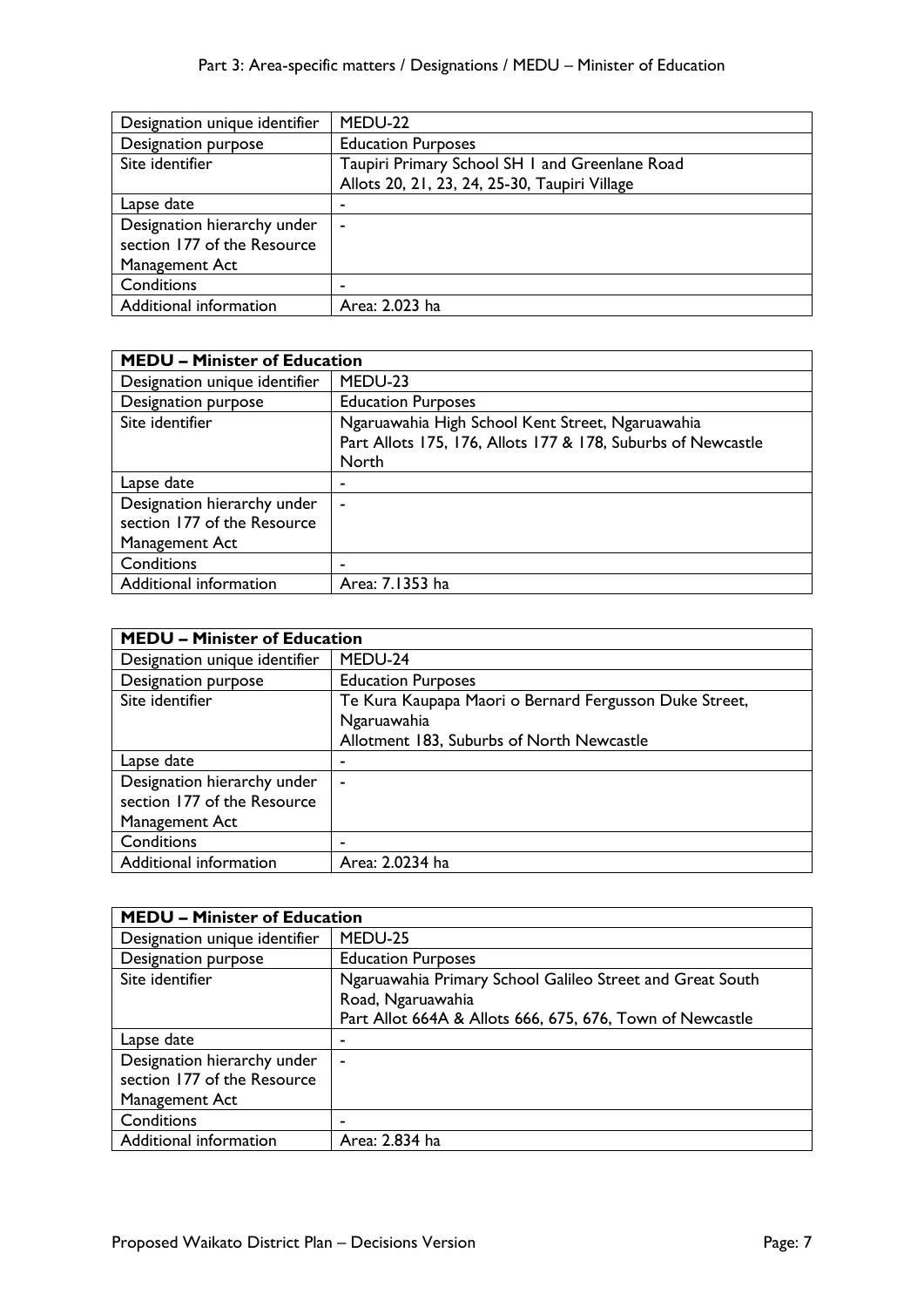| <b>MEDU - Minister of Education</b> |                                                        |
|-------------------------------------|--------------------------------------------------------|
| Designation unique identifier       | MEDU-26                                                |
| Designation purpose                 | <b>Education Purposes</b>                              |
| Site identifier                     | Waipa Primary School Havelock Road and Kia Toa Street, |
|                                     | Ngaruawahia                                            |
|                                     | Secs 549, 550 & 552 - 563, Town of Newcastle           |
| Lapse date                          | ٠                                                      |
| Designation hierarchy under         | $\blacksquare$                                         |
| section 177 of the Resource         |                                                        |
| Management Act                      |                                                        |
| Conditions                          | -                                                      |
| Additional information              | Area: 2.02 ha                                          |

| <b>MEDU - Minister of Education</b> |                                             |
|-------------------------------------|---------------------------------------------|
| Designation unique identifier       | MEDU-27                                     |
| Designation purpose                 | <b>Education Purposes</b>                   |
| Site identifier                     | Whitikahu Primary School Whitikahu Road     |
|                                     | All DP 7120, Part Lot 2 DP 24406 & DP 28055 |
| Lapse date                          |                                             |
| Designation hierarchy under         |                                             |
| section 177 of the Resource         |                                             |
| Management Act                      |                                             |
| Conditions                          |                                             |
| Additional information              | Area: 1.27 ha                               |

| <b>MEDU - Minister of Education</b> |                                                                 |
|-------------------------------------|-----------------------------------------------------------------|
| Designation unique identifier       | MEDU-28                                                         |
| Designation purpose                 | <b>Education Purposes</b>                                       |
| Site identifier                     | Horsham Downs Primary School Osborne Road and Martin Lane       |
|                                     | Pt DP 10053, All DP 10399, Allot 248, Parish of Komakorau, Part |
|                                     | Allots 23, Parish of Kirikiriroa                                |
| Lapse date                          | ٠                                                               |
| Designation hierarchy under         | $\blacksquare$                                                  |
| section 177 of the Resource         |                                                                 |
| Management Act                      |                                                                 |
| Conditions                          |                                                                 |
| Additional information              | Area: 1.72 ha                                                   |

| <b>MEDU - Minister of Education</b> |                                         |
|-------------------------------------|-----------------------------------------|
| Designation unique identifier       | MEDU-29                                 |
| Designation purpose                 | <b>Education Purposes</b>               |
| Site identifier                     | Gordonton Primary School Woodlands Road |
|                                     | Part Lot I DP 25981                     |
| Lapse date                          |                                         |
| Designation hierarchy under         |                                         |
| section 177 of the Resource         |                                         |
| Management Act                      |                                         |
| Conditions                          |                                         |
| Additional information              | Area: 3.4879 ha                         |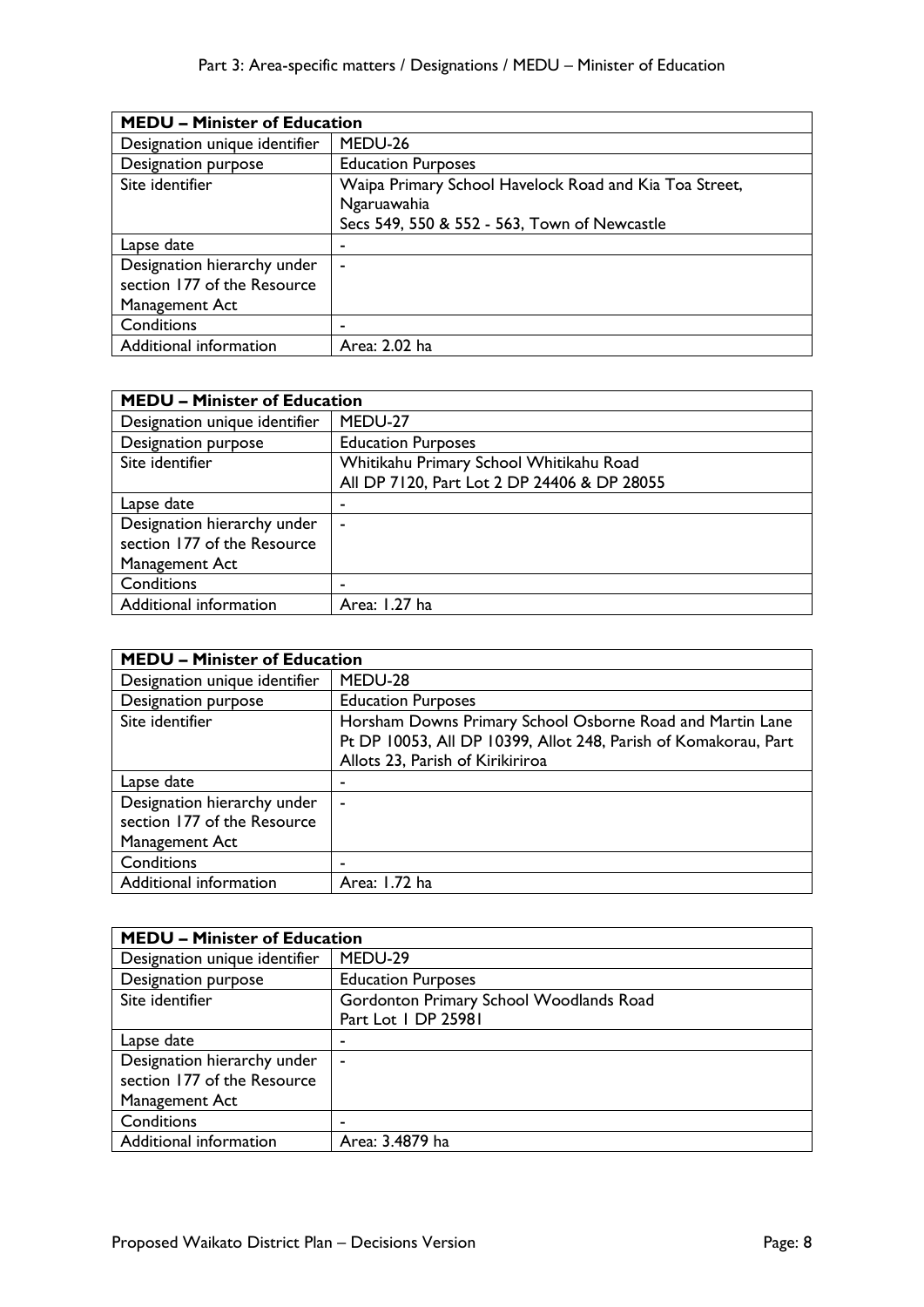| <b>MEDU - Minister of Education</b> |                                                               |
|-------------------------------------|---------------------------------------------------------------|
| Designation unique identifier       | MEDU-30                                                       |
| Designation purpose                 | <b>Education Purposes</b>                                     |
| Site identifier                     | Raglan Area School Norrie Avenue, Raglan                      |
|                                     | Allotments 1-6 of Section 18 Town of Raglan, Part Allotment 2 |
|                                     | Section 19 Town of Raglan, Allotment I Section 19 Town of     |
|                                     | Raglan, Allotment 7 Section 18 Town of Raglan, Closed Road,   |
|                                     | Allotments 9-14 of Section 17 Town of Raglan, Allotments 1-8, |
|                                     | 16-18 and 25 Section 17 Town of Raglan                        |
| Lapse date                          |                                                               |
| Designation hierarchy under         |                                                               |
| section 177 of the Resource         |                                                               |
| Management Act                      |                                                               |
| Conditions                          | ۰                                                             |
| Additional information              | Area: 5.658 ha                                                |

| <b>MEDU - Minister of Education</b> |                                                                   |
|-------------------------------------|-------------------------------------------------------------------|
| Designation unique identifier       | MEDU-31                                                           |
| Designation purpose                 | <b>Education Purposes</b>                                         |
| Site identifier                     | Te Uku Primary School SH 23, Te Uku                               |
|                                     | Part Allot 44, Parish of Whaingaroa, Pt Lot 1, Pt Lot 2 DPS 76768 |
|                                     | & Lot   DP 29729                                                  |
| Lapse date                          | ۰                                                                 |
| Designation hierarchy under         | ٠                                                                 |
| section 177 of the Resource         |                                                                   |
| Management Act                      |                                                                   |
| Conditions                          | ٠                                                                 |
| Additional information              | Area: 1.6743 ha                                                   |

| <b>MEDU - Minister of Education</b> |                                                          |
|-------------------------------------|----------------------------------------------------------|
| Designation unique identifier       | MEDU-32                                                  |
| Designation purpose                 | <b>Education Purposes</b>                                |
| Site identifier                     | Te Kowhai Primary School Hotoriu-Whatawhata Roads        |
|                                     | Both Part Allots 86, Parish of Horotiu & Sec 1 SO 387989 |
| Lapse date                          | ۰                                                        |
| Designation hierarchy under         | $\overline{\phantom{a}}$                                 |
| section 177 of the Resource         |                                                          |
| Management Act                      |                                                          |
| Conditions                          | -                                                        |
| Additional information              | Area: 2.327 ha                                           |

| <b>MEDU - Minister of Education</b> |                                       |
|-------------------------------------|---------------------------------------|
| Designation unique identifier       | MEDU-33                               |
| Designation purpose                 | <b>Education Purposes</b>             |
| Site identifier                     | Puketaha Primary School Puketaha Road |
|                                     | Part Lot 3 DP 7126                    |
| Lapse date                          | -                                     |
| Designation hierarchy under         | $\blacksquare$                        |
| section 177 of the Resource         |                                       |
| Management Act                      |                                       |
| Conditions                          |                                       |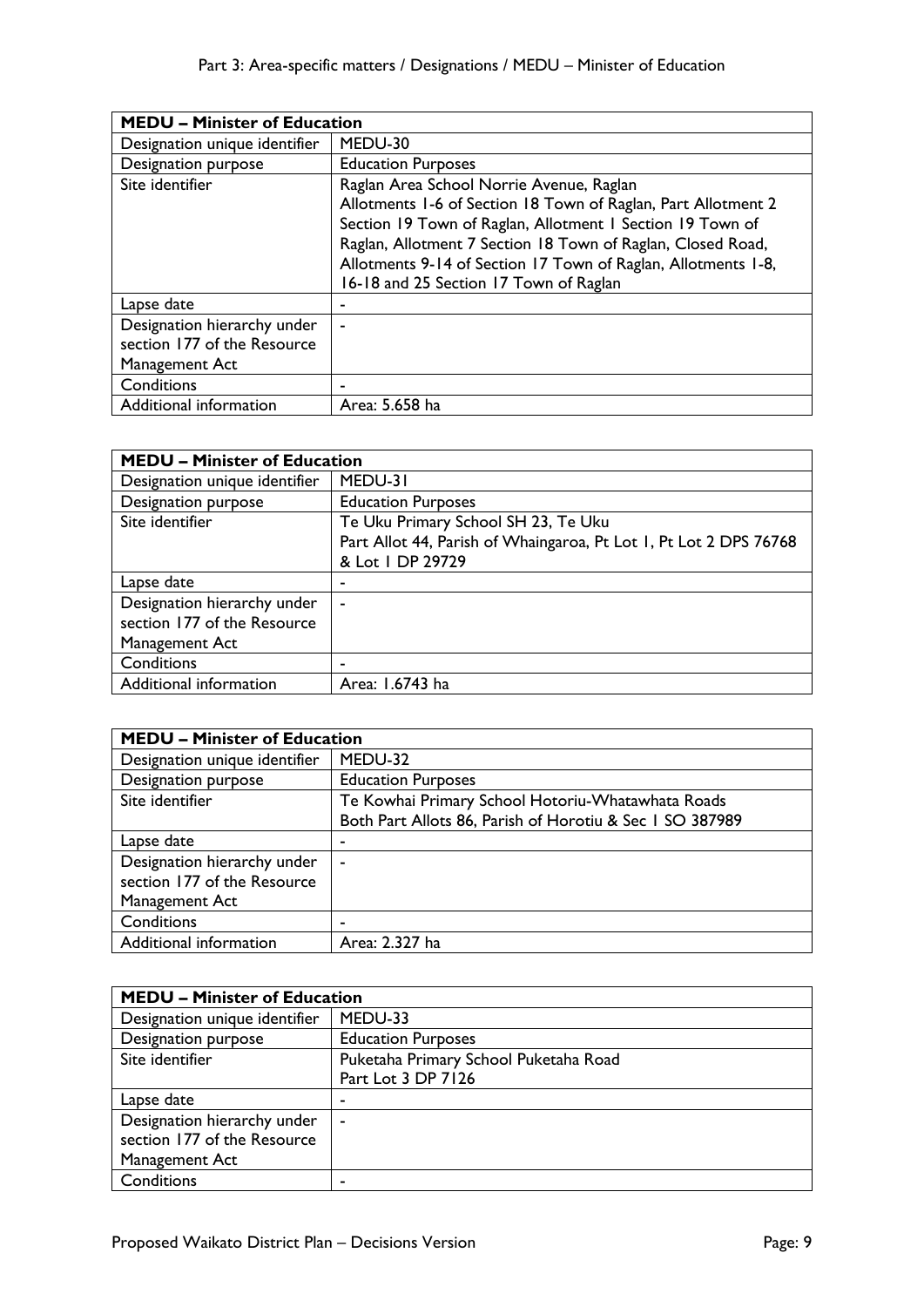| Additional information | 1.6187 <sup>1</sup><br>Area:<br>' ha |
|------------------------|--------------------------------------|

| <b>MEDU - Minister of Education</b> |                                                      |
|-------------------------------------|------------------------------------------------------|
| Designation unique identifier       | MEDU-34                                              |
| Designation purpose                 | <b>Education Purposes</b>                            |
| Site identifier                     | Rotokauri Primary School Rotokauri Road              |
|                                     | Part Lot 1 DPS 5074 & Pt Allot 107, Parish of Pukete |
| Lapse date                          | ٠                                                    |
| Designation hierarchy under         | $\overline{\phantom{0}}$                             |
| section 177 of the Resource         |                                                      |
| Management Act                      |                                                      |
| Conditions                          |                                                      |
| Additional information              | Area: 2.578 ha                                       |

| <b>MEDU - Minister of Education</b> |                                                        |
|-------------------------------------|--------------------------------------------------------|
| Designation unique identifier       | MEDU-35                                                |
| Designation purpose                 | <b>Education Purposes</b>                              |
| Site identifier                     | Newstead Primary School SH 26                          |
|                                     | Lot I DPS 1448 & Part Allot 281, Parish of Kirikiriroa |
| Lapse date                          |                                                        |
| Designation hierarchy under         | ٠                                                      |
| section 177 of the Resource         |                                                        |
| Management Act                      |                                                        |
| Conditions                          |                                                        |
| Additional information              | Area: 2.6982 ha                                        |

| <b>MEDU - Minister of Education</b> |                                                                 |
|-------------------------------------|-----------------------------------------------------------------|
| Designation unique identifier       | MEDU-36                                                         |
| Designation purpose                 | <b>Education Purposes</b>                                       |
| Site identifier                     | Whatawhata Primary School School Road and SH 39                 |
|                                     | Sec 51-57, 61-70 and Part Sections 58-60, Suburbs of Whatawhata |
| Lapse date                          | ۰                                                               |
| Designation hierarchy under         | $\blacksquare$                                                  |
| section 177 of the Resource         |                                                                 |
| Management Act                      |                                                                 |
| Conditions                          | ۰                                                               |
| Additional information              | Area: 1.9693 ha                                                 |

| <b>MEDU – Minister of Education</b> |                                     |
|-------------------------------------|-------------------------------------|
| Designation unique identifier       | MEDU-37                             |
| Designation purpose                 | <b>Education Purposes</b>           |
| Site identifier                     | Matangi Primary School Matangi Road |
|                                     | Part Allot 45 Tamahere Parish       |
| Lapse date                          |                                     |
| Designation hierarchy under         |                                     |
| section 177 of the Resource         |                                     |
| Management Act                      |                                     |
| Conditions                          |                                     |
| Additional information              | Area: 1.6192 ha                     |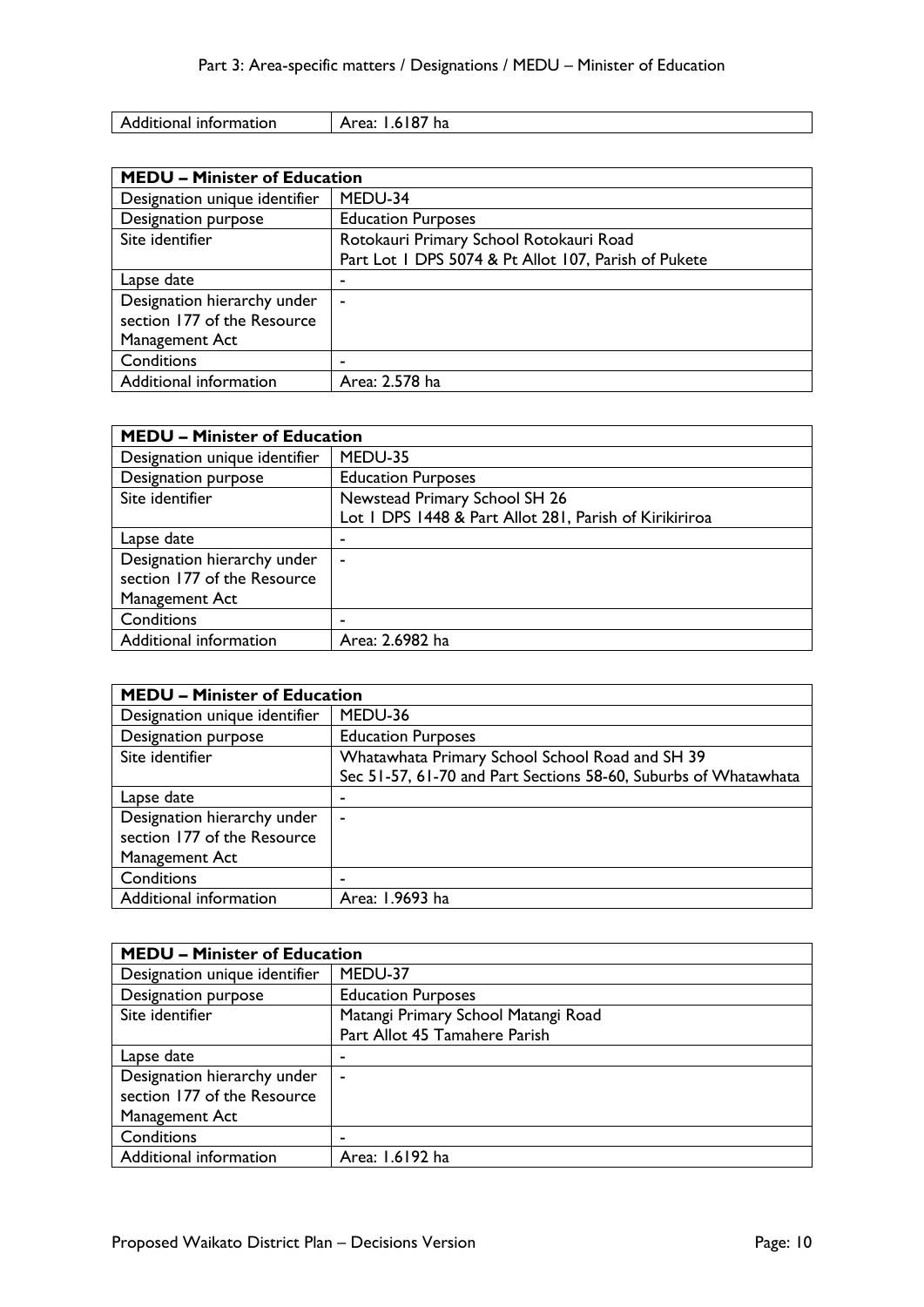| <b>MEDU - Minister of Education</b> |                                                            |
|-------------------------------------|------------------------------------------------------------|
| Designation unique identifier       | MEDU-38                                                    |
| <b>Designation purpose</b>          | <b>Education Purposes</b>                                  |
| Site identifier                     | Tamahere Primary School SHI and Devine Road                |
|                                     | Part Section 1 SO 312560, Section 1 SO 58001, Section 2 SO |
|                                     | 58001, Section 2 SO 352460                                 |
| Lapse date                          | ۰                                                          |
| Designation hierarchy under         | $\overline{\phantom{a}}$                                   |
| section 177 of the Resource         |                                                            |
| Management Act                      |                                                            |
| Conditions                          | ٠                                                          |
| Additional information              | Area: 3.3288 ha                                            |

| <b>MEDU - Minister of Education</b> |                                              |
|-------------------------------------|----------------------------------------------|
| Designation unique identifier       | MEDU-39                                      |
| Designation purpose                 | <b>Education Purposes</b>                    |
| Site identifier                     | Tauwhare Primary School Scotsman Valley Road |
|                                     | <b>Blk I DP 212</b>                          |
| Lapse date                          |                                              |
| Designation hierarchy under         | ٠                                            |
| section 177 of the Resource         |                                              |
| Management Act                      |                                              |
| Conditions                          |                                              |
| Additional information              | Area: 1.9147 ha                              |

| <b>MEDU - Minister of Education</b> |                                                               |
|-------------------------------------|---------------------------------------------------------------|
| Designation unique identifier       | MEDU-40                                                       |
| Designation purpose                 | <b>Education Purposes</b>                                     |
| Site identifier                     | Waitetuna Primary School Waitetuna Valley Road and Old        |
|                                     | Mountain Road                                                 |
|                                     | Pts Te Rapa (A & C) I and Part Allot 60, Parish of Whaingaroa |
| Lapse date                          | ٠                                                             |
| Designation hierarchy under         | ٠                                                             |
| section 177 of the Resource         |                                                               |
| Management Act                      |                                                               |
| Conditions                          | -                                                             |
| Additional information              | Area: 1.0801 ha                                               |

| <b>MEDU - Minister of Education</b> |                                             |
|-------------------------------------|---------------------------------------------|
| Designation unique identifier       | MEDU-41                                     |
| Designation purpose                 | <b>Education Purposes</b>                   |
| Site identifier                     | Ngati Haua Primary School Pukemoremore Road |
|                                     | Part Pukemoremore 3N Block                  |
| Lapse date                          |                                             |
| Designation hierarchy under         | $\sim$                                      |
| section 177 of the Resource         |                                             |
| Management Act                      |                                             |
| Conditions                          |                                             |
| Additional information              | Area: 1.594 ha                              |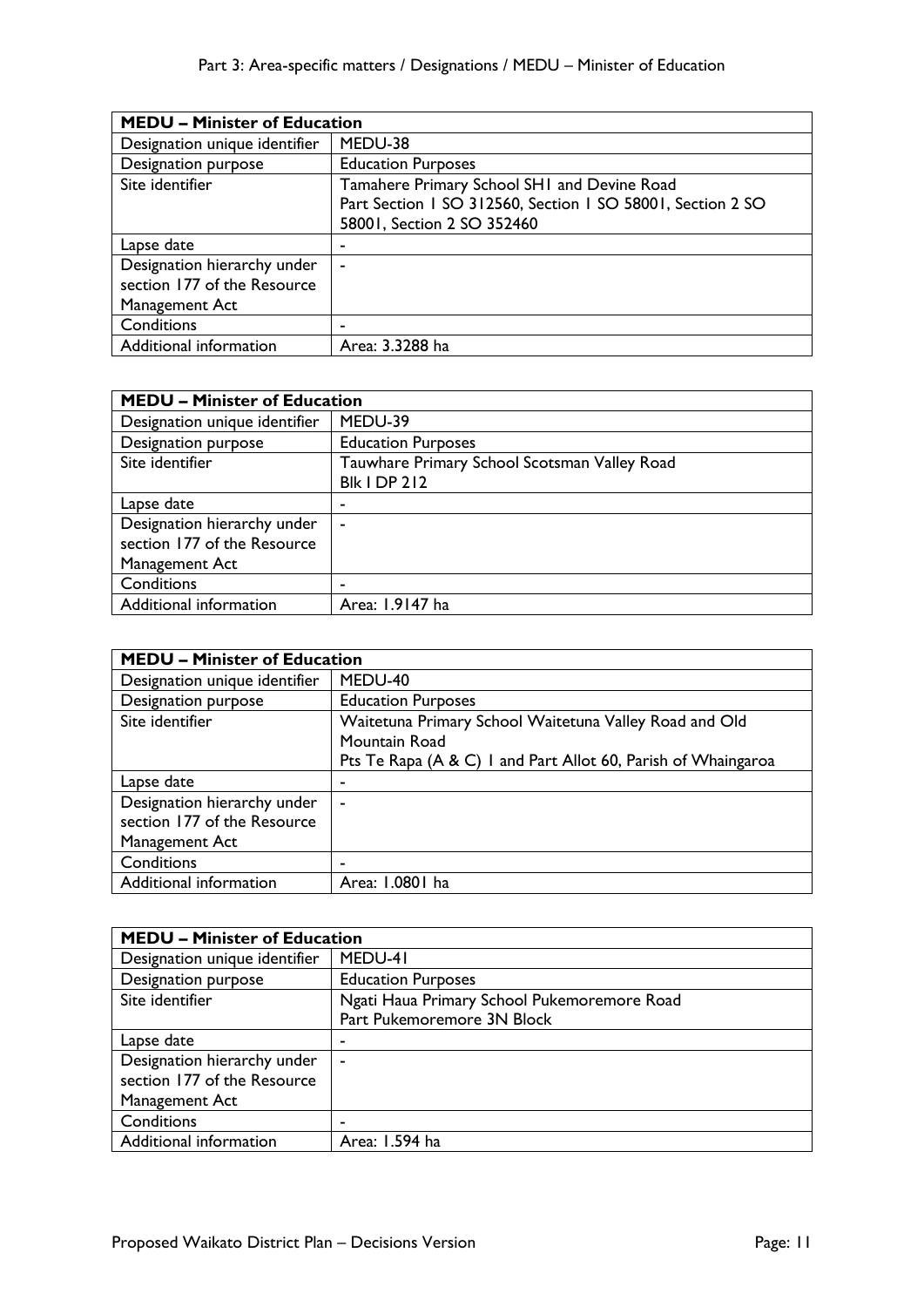| <b>MEDU - Minister of Education</b> |                                             |
|-------------------------------------|---------------------------------------------|
| Designation unique identifier       | MEDU-42                                     |
| Designation purpose                 | <b>Education Purposes</b>                   |
| Site identifier                     | Te Mata Primary School Te Mata Road, Raglan |
|                                     | Lot 1 DPS 35614                             |
| Lapse date                          | ٠                                           |
| Designation hierarchy under         | ۰                                           |
| section 177 of the Resource         |                                             |
| Management Act                      |                                             |
| Conditions                          | ۰                                           |
| Additional information              | Area: 2.0043 ha                             |

| <b>MEDU - Minister of Education</b> |                                                |
|-------------------------------------|------------------------------------------------|
| Designation unique identifier       | MEDU-43                                        |
| Designation purpose                 | <b>Education Purposes</b>                      |
| Site identifier                     | Waikaretu Primary School Waikaretu Valley Road |
|                                     | Part Te Akau B26 Block                         |
| Lapse date                          | ٠                                              |
| Designation hierarchy under         | $\overline{\phantom{a}}$                       |
| section 177 of the Resource         |                                                |
| Management Act                      |                                                |
| Conditions                          |                                                |
| Additional information              | Area: 1.8100 ha                                |

| <b>MEDU - Minister of Education</b> |                                                                    |
|-------------------------------------|--------------------------------------------------------------------|
| Designation unique identifier       | MEDU-44                                                            |
| Designation purpose                 | <b>Education Purposes</b>                                          |
| Site identifier                     | Pukeoware Primary School Baldhill Road                             |
|                                     | Part Allot 76 Parish of Waiuku East, Part Lot 1 DP 13451, Part Lot |
|                                     | I DP 64738                                                         |
| Lapse date                          | ۰                                                                  |
| Designation hierarchy under         | ٠                                                                  |
| section 177 of the Resource         |                                                                    |
| Management Act                      |                                                                    |
| Conditions                          | ٠                                                                  |
| Additional information              | Area: 1.6174 ha                                                    |

| <b>MEDU - Minister of Education</b> |                                             |
|-------------------------------------|---------------------------------------------|
| Designation unique identifier       | MEDU-45                                     |
| Designation purpose                 | <b>Education Purposes</b>                   |
| Site identifier                     | Harrisville Primary School Harrisville Road |
|                                     | Part Allot 35, Parish of Pukekohe           |
| Lapse date                          | ٠                                           |
| Designation hierarchy under         | $\overline{\phantom{a}}$                    |
| section 177 of the Resource         |                                             |
| Management Act                      |                                             |
| Conditions                          |                                             |
| Additional information              | Area: 2.0764 ha                             |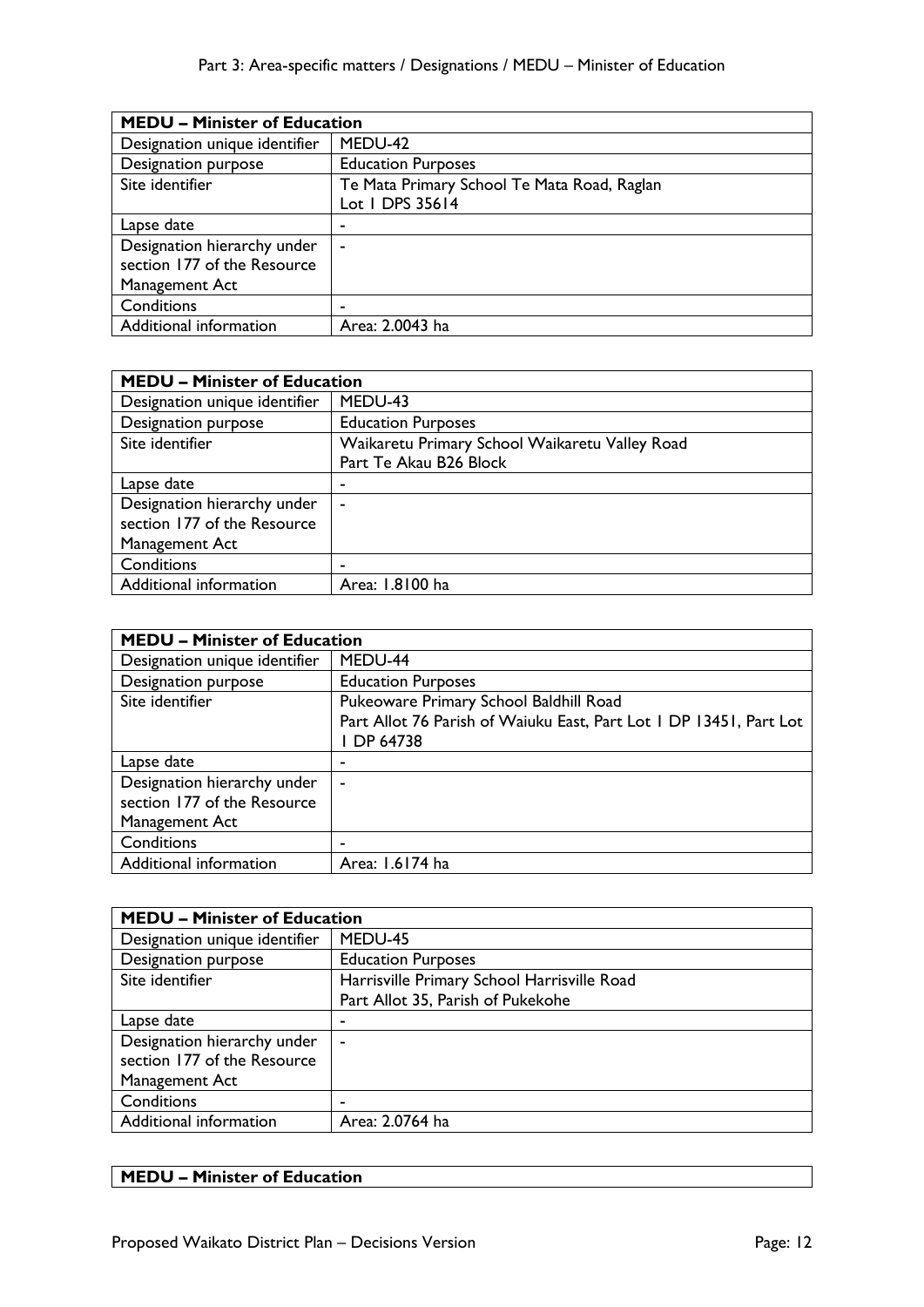| Designation unique identifier | MEDU-46                                           |
|-------------------------------|---------------------------------------------------|
| Designation purpose           | <b>Education Purposes</b>                         |
| Site identifier               | Otaua Primary School Factory Road and Maioro Road |
|                               | Part Allot 180 & Allot 371, Parish of Waiuku West |
| Lapse date                    |                                                   |
| Designation hierarchy under   | $\blacksquare$                                    |
| section 177 of the Resource   |                                                   |
| Management Act                |                                                   |
| Conditions                    | ۰                                                 |
| Additional information        | Area: 2.4934 ha                                   |

| <b>MEDU - Minister of Education</b> |                                                            |
|-------------------------------------|------------------------------------------------------------|
| Designation unique identifier       | MEDU-47                                                    |
| Designation purpose                 | <b>Education Purposes</b>                                  |
| Site identifier                     | Aka Aka Primary School Aka Aka Road                        |
|                                     | Lot 2 DP 308418 and Part Allotments 250 and 251, Parish of |
|                                     | Waiuku East                                                |
| Lapse date                          | ٠                                                          |
| Designation hierarchy under         | $\blacksquare$                                             |
| section 177 of the Resource         |                                                            |
| Management Act                      |                                                            |
| Conditions                          | -                                                          |
| Additional information              | Area: 1.6188 ha                                            |

| <b>MEDU - Minister of Education</b> |                                        |
|-------------------------------------|----------------------------------------|
| Designation unique identifier       | MEDU-48                                |
| Designation purpose                 | <b>Education Purposes</b>              |
| Site identifier                     | Mercer Primary School Glass Road       |
|                                     | Part Allots 57 & 58, Parish of Koheroa |
| Lapse date                          | -                                      |
| Designation hierarchy under         | $\blacksquare$                         |
| section 177 of the Resource         |                                        |
| Management Act                      |                                        |
| Conditions                          |                                        |
| Additional information              | Area: 5.0734 ha                        |

| <b>MEDU - Minister of Education</b> |                                       |
|-------------------------------------|---------------------------------------|
| Designation unique identifier       | MEDU-49                               |
| Designation purpose                 | <b>Education Purposes</b>             |
| Site identifier                     | Pokeno Primary School Pokeno Road     |
|                                     | Part Allot 15, Parish of Mangatawhiri |
| Lapse date                          |                                       |
| Designation hierarchy under         | ۰                                     |
| section 177 of the Resource         |                                       |
| Management Act                      |                                       |
| Conditions                          |                                       |
| Additional information              | Area: 2.4281 ha                       |

Designation unique identifier | MEDU-50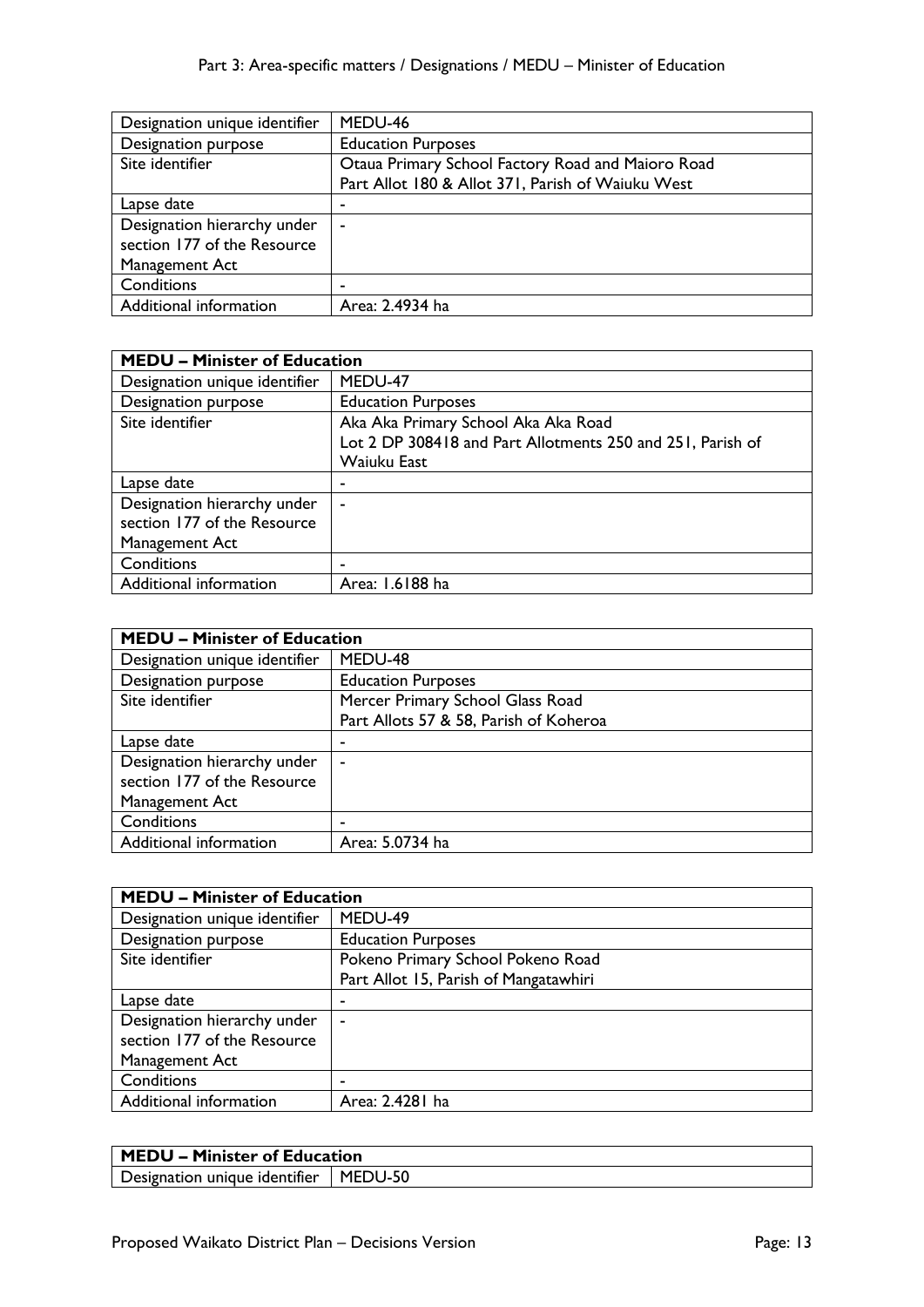| Designation purpose         | <b>Education Purposes</b>                 |
|-----------------------------|-------------------------------------------|
| Site identifier             | Mangatawhiri Primary School McKenzie Road |
|                             | Part Allot 6, Parish of Koheroa           |
| Lapse date                  | -                                         |
| Designation hierarchy under | $\,$                                      |
| section 177 of the Resource |                                           |
| Management Act              |                                           |
| Conditions                  |                                           |
| Additional information      | Area: 1.6187 ha                           |

| <b>MEDU - Minister of Education</b> |                                                  |
|-------------------------------------|--------------------------------------------------|
| Designation unique identifier       | MEDU-51                                          |
| Designation purpose                 | <b>Education Purposes</b>                        |
| Site identifier                     | Mangatangi Primary School Miranda Road           |
|                                     | Part Wharekawa No 2 Block (All Land on DP 16643) |
| Lapse date                          |                                                  |
| Designation hierarchy under         | ۰                                                |
| section 177 of the Resource         |                                                  |
| Management Act                      |                                                  |
| Conditions                          |                                                  |
| Additional information              | Area: 2.0234 ha                                  |

| <b>MEDU - Minister of Education</b> |                                              |
|-------------------------------------|----------------------------------------------|
| Designation unique identifier       | MEDU-52                                      |
| <b>Designation purpose</b>          | <b>Education Purposes</b>                    |
| Site identifier                     | Te Kohanga Primary School Kohanga Store Road |
|                                     | Part Allot 70A, Parish of Onewhero           |
| Lapse date                          |                                              |
| Designation hierarchy under         | $\sim$                                       |
| section 177 of the Resource         |                                              |
| Management Act                      |                                              |
| Conditions                          | ۰                                            |
| Additional information              | Area: 2.0234 ha                              |

| <b>MEDU - Minister of Education</b> |                                                 |
|-------------------------------------|-------------------------------------------------|
| Designation unique identifier       | MEDU-53                                         |
| Designation purpose                 | <b>Education Purposes</b>                       |
| Site identifier                     | Onewhero Area School Hall Road and Parsons Road |
|                                     | Part Allot 123 and Allot 90, Parish of Onewhero |
| Lapse date                          |                                                 |
| Designation hierarchy under         | $\overline{\phantom{0}}$                        |
| section 177 of the Resource         |                                                 |
| Management Act                      |                                                 |
| Conditions                          | -                                               |
| Additional information              | Area: 4.8446 ha                                 |

| <b>MEDU - Minister of Education</b> |                                    |
|-------------------------------------|------------------------------------|
| Designation unique identifier       | MEDU-54                            |
| Designation purpose                 | <b>Education Purposes</b>          |
| Site identifier                     | Pukekawa Primary School Highway 22 |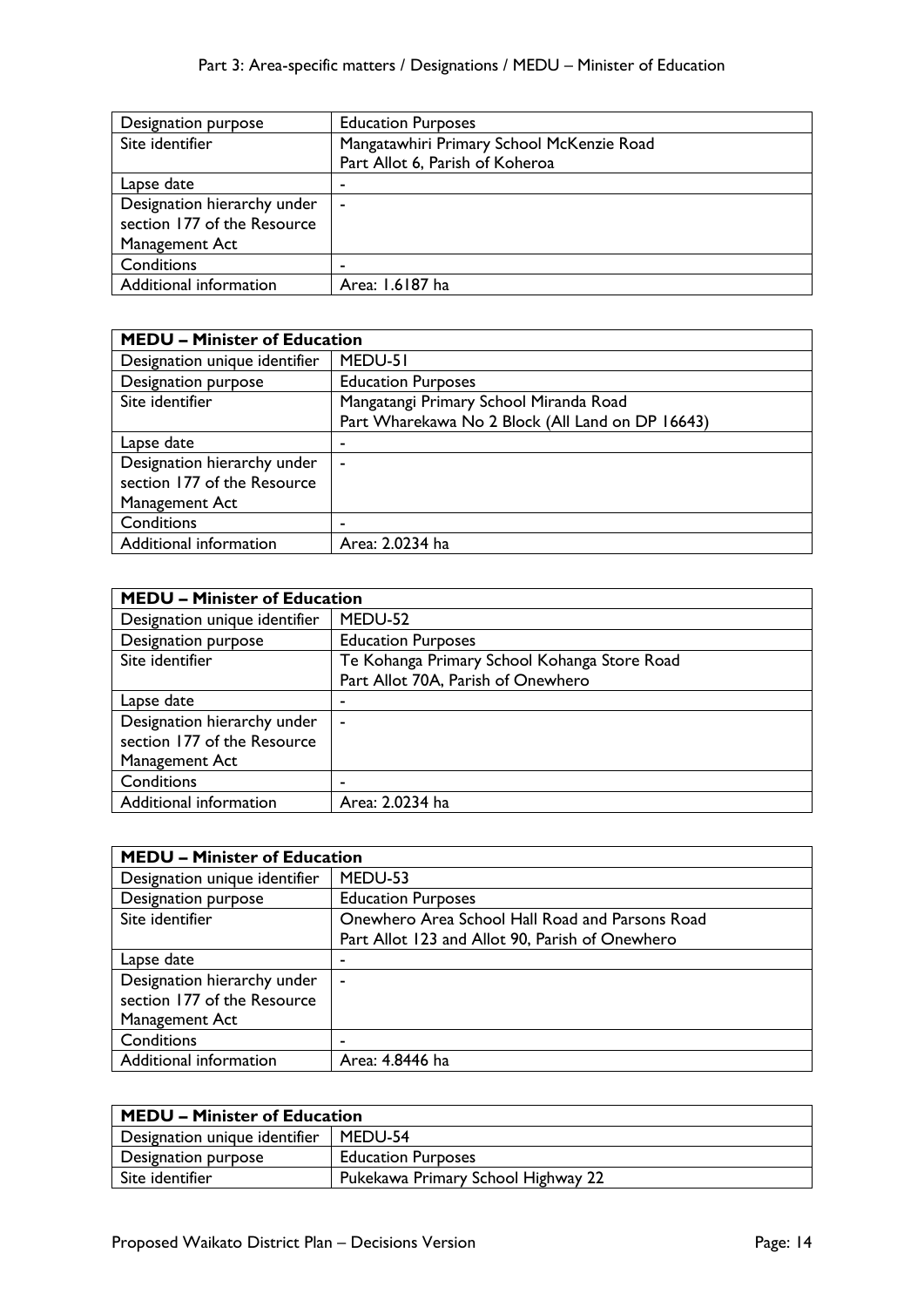|                                                                              | Lot   DP 30624  |
|------------------------------------------------------------------------------|-----------------|
| Lapse date                                                                   |                 |
| Designation hierarchy under<br>section 177 of the Resource<br>Management Act | $\blacksquare$  |
| Conditions                                                                   |                 |
|                                                                              | -               |
| Additional information                                                       | Area: 2.0234 ha |

| <b>MEDU – Minister of Education</b>                                          |                                                                                                                                                                                                                                    |
|------------------------------------------------------------------------------|------------------------------------------------------------------------------------------------------------------------------------------------------------------------------------------------------------------------------------|
| Designation unique identifier                                                | MEDU-55                                                                                                                                                                                                                            |
| Designation purpose                                                          | <b>Education Purposes</b>                                                                                                                                                                                                          |
| Site identifier                                                              | Tuakau Primary School Buckland Road, Church Street and School<br>Road<br>Lots 1, 2, 3 DP 19557, Lots 3, 4, 5 DP 39603, Sec 104, 105, 106,<br>Suburbs of Tuakau, Allots 34, 44, 46, Town of Tuakau North,<br>Closed Road Plan 45580 |
| Lapse date                                                                   |                                                                                                                                                                                                                                    |
| Designation hierarchy under<br>section 177 of the Resource<br>Management Act | $\blacksquare$                                                                                                                                                                                                                     |
| Conditions                                                                   | -                                                                                                                                                                                                                                  |
| Additional information                                                       | Area: 2.7107 ha                                                                                                                                                                                                                    |

| <b>MEDU - Minister of Education</b> |                                                               |  |
|-------------------------------------|---------------------------------------------------------------|--|
| Designation unique identifier       | MEDU-56                                                       |  |
| Designation purpose                 | <b>Education Purposes</b>                                     |  |
| Site identifier                     | Tuakau College (Secondary School) Buckland Road and Elizabeth |  |
|                                     | <b>Street</b>                                                 |  |
|                                     | Lot 2, Part Lot 3, Lots 4 & 5 DP 22667 and Lot 1 DP 39091     |  |
| Lapse date                          | ۰                                                             |  |
| Designation hierarchy under         | ۰                                                             |  |
| section 177 of the Resource         |                                                               |  |
| Management Act                      |                                                               |  |
| Conditions                          | -                                                             |  |
| Additional information              | Area: 8.5017 ha                                               |  |

| <b>MEDU - Minister of Education</b> |                                                              |
|-------------------------------------|--------------------------------------------------------------|
| Designation unique identifier       | MEDU-57                                                      |
| Designation purpose                 | <b>Education Purposes</b>                                    |
| Site identifier                     | St Anthony's Catholic School Bailey Street and Meadows Lane, |
|                                     | Huntly                                                       |
|                                     | Lot 2 DPS 45810, Allotment 10, Parish of Taupiri             |
| Lapse date                          | ۰                                                            |
| Designation hierarchy under         | $\blacksquare$                                               |
| section 177 of the Resource         |                                                              |
| Management Act                      |                                                              |
| Conditions                          |                                                              |
| Additional information              | Area: 2.2060 ha                                              |